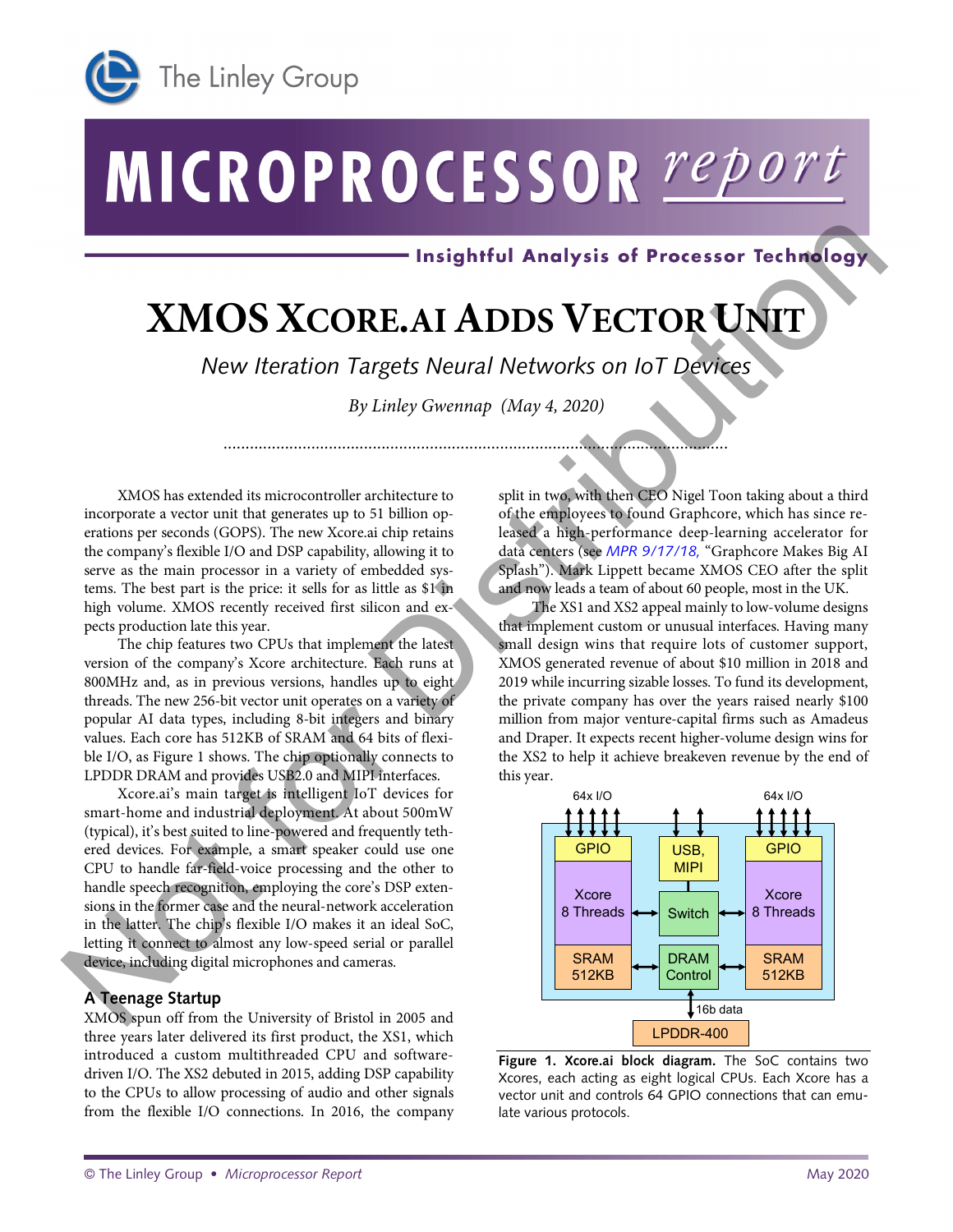# **Price and Availability**

XMOS expects to sample Xcore.ai later this quarter, with production scheduled for the fourth quarter. The chip will sell for about \$2 in 10,000-unit quantities and about \$1 in high volumes. For more information, access *www.xmos.com*.

The company's flexible I/O relies on Xcore's multithreaded design and real-time capabilities. Each thread is guaranteed a fixed cycle time, so software can precisely control the timing of any general-purpose-I/O (GPIO) signal to emulate standard and custom I/O protocols (see *MPR 8/6/07,* "XMOS Redefines Silicon"). This capability allows Xcore.ai to implement any serial port (e.g., UART, I<sup>2</sup>C, or I<sup>2</sup>S), drive LEDs and other peripherals at 1.8V or 3.3V, and connect to many different sensors. The chip also contains a high-speed USB PHY and MIPI PHY. The twolane MIPI port connects to cameras and other sensors but not to displays. Although a single thread can handle several low-speed serial ports, the USB and MIPI interfaces typically require 2–3 threads each. The company's Radik HO relies on Xore's mail as provides and as provides and as higher standard design and rest-line of Debt in the angle is the main of the standard design and rest-line consider the standard in the stand

For applications that don't fit into the chip's 1MB of SRAM, designers can add a single LPDDR1 chip through a 16-bit 200MHz interface. Xcore.ai also includes 8KB of one-time-programmable (OTP) ROM. Designers can attach external flash through the flexible I/O. An internal switch connects the two cores at 25Gbps; the design can connect to other chips via four 500Mbps links as well.

#### **Extending the Microarchitecture**

The Xcore.ai CPU can decode one instruction per cycle, dispatching it to either the scalar unit or the vector unit, as Figure 2 shows. To reduce code space, most instructions require only 16 bits, although a few require 32-bit encodings. The scalar unit handles math and control operations as well as memory accesses (load/store) using 32-bit registers. Each instruction can access 12 scalar registers, and the CPU includes 96 total registers for the eight threads. The



**Figure 2. Xcore microarchitecture.** The multithreaded CPU dispatches instructions to a scalar unit and a vector unit, each with its own register file.

scalar unit generates the effective memory address for both scalar and vector accesses. XMOS rates the 800MHz scalar unit at 1,600 mips on the basis of its many instructions that execute two operations. The scalar unit can also perform 32-bit DSP or floating-point operations at 800Mflop/s.

The vector register file has only three registers per thread, but each holds 256 bits. The vector unit can compute 256 bits at a time, partitioning them into multiple values. It supports 32-, 16-, and 8-bit integers as well as complex integers (32-bit real and 32-bit imaginary components), plus single-bit values that represent either  $-1$  or  $+1$  in binary neural networks. The instruction set includes operations that multiply 8- or 16-bit values and accumulate the products into 32-bit values to avoid overflow. Vector instructions also accelerate common neural-network operations such as batch normalization.

Once an instruction is fetched, the scalar pipeline has five basic stages. The vector pipeline, using a single instruction, can load 256 bits from memory, multiply that data by a value stored in a vector register, and accumulate that data into a third register. (This compound instruction has at least four operands and requires a longer 32-bit encoding.) Thus, the vector unit can perform 256-bit multiply-accumulate (MAC) operations at 800MHz, generating a peak rate of 51.2 GOPS for 8-bit data (per Xcore). Because of the tiny register file, however, a typical neural network would need to load weight values between MAC operations, halving the sustainable throughput.

The CPU switches threads every cycle in round-robin fashion. Ideally, each thread advances every eight cycles, achieving an effective speed of 100MHz. If a thread is inactive, the CPU skips to the next one, but because the fivestage pipeline has no forwarding or interlocks, the minimum number of active threads is five. The thread scheduler buffers 256 bits (at least eight instructions) per thread and issues them to the decoder as needed. When the buffer is empty, it fetches another 256 bits from the SRAM; since the memory is single ported, this access prevents an instruction from executing on that cycle.

# **An MCU Plus an Accelerator**

The Xcore CPU lacks an MMU, but it can run a real-time operating system such as FreeRTOS on a single thread or multiple threads. For the flexible I/O, the company supplies library code for many protocols. It also offers libraries of DSP kernels and neural-network functions. Users can create applications in high-level code and link them to these library routines. XMOS provides an LLVM compiler, Gnu debugger, linker, software-timing-closure tool, and other tools for directly programming its architecture. Note that instead of using interrupts, programmers can allocate threads to timecritical tasks; these threads can restart immediately when an input is received, eliminating interrupt latency.

Customers can employ Xcore.ai in two ways. As Figure 3a shows, it can serve as an accelerator for an external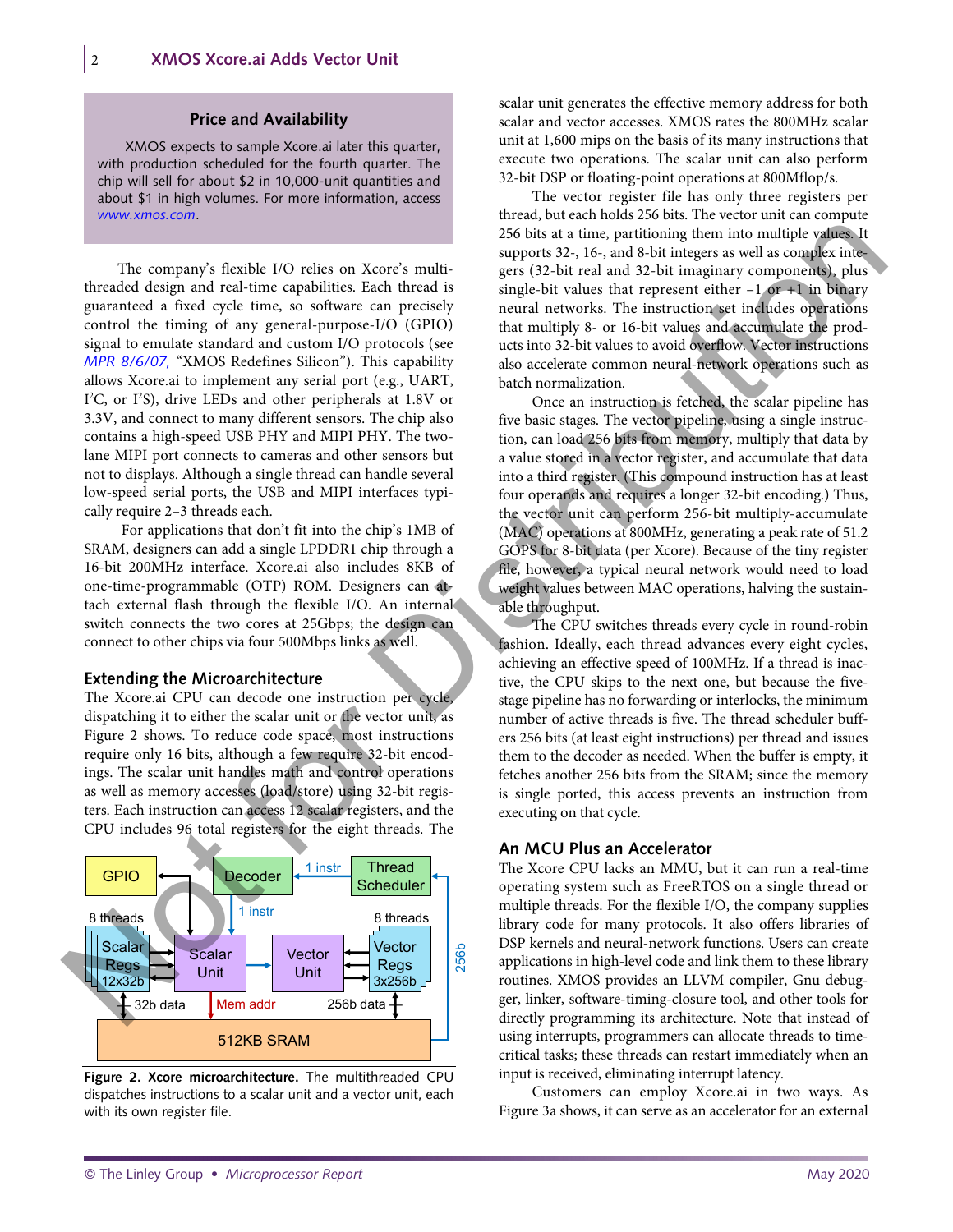host processor, allowing the host to run the system software and user code. In this case, almost all the threads on both cores are available to run DSP or neural-network code; the USB connection to the host processor will consume a few threads, reducing the cycles available for vector processing. To minimize system cost, the XMOS design can instead serve as the main processor, as Figure 3b shows. In this case, customers typically assign one Xcore to run the RTOS, user code, and any I/O controllers that the system requires, while the other Xcore handles DSP or neural-network acceleration. This approach further reduces the available vector processing.

Xcore.ai sells in two packages: a 14mm BGA-265 that enables all the I/Os and a 7mm QFN-60 that provides only a few GPIOs. The company declined to reveal the process node, but older XS2 products employ 65nm, so the new product likely uses 40nm or 28nm. XMOS is still characterizing the silicon but expects the chip will consume about 7mW in standby mode and 4mW in suspend mode. Active power depends on how the chip is used. In accelerator mode (Figure 3a), the typical power is about 800mW at peak performance. In SoC mode (Figure 3b), it's 500mW at peak performance or perhaps 250mW for a lighter workload such as audio processing.

For neural-network development, XMOS has ported TensorFlow Lite for MCUs (see *MPR 3/23/20,* "Deep Learning Gets Small"). Developers working in TensorFlow must transfer their models to TensorFlow Lite, then use the company's converter to create a run-time model that automatically calls its AI-library code. Developers who prefer a different high-level framework can export their models in ONNX format and go from there to TensorFlow Lite. Users must quantize their models to an integer format before running them on Xcore.ai. For developing binary neural networks, Plumerai will offer its Larq tools for the new chip. XMOS also provides a C compiler and other tools for developing application software, including optimized libraries of DSP and voice functions, but these tools are less complete than those for Arm and even RISC-V. Let us consider the specific scale of the constrained in the specific scale of the specific scale of the specific scale of the specific scale of the specific scale of the specific scale of the specific scale of the specif

# **Faster Than a Speeding MCU**

Using its vector engine, Xcore.ai delivers much better neural-network performance than any standard microcontroller, even more-expensive models. A common Cortex-M7 MCU such as NXP's RT1020 can sustain less than five GOPS at 600MHz. Xcore.ai's advantage is even bigger on real neural networks. XMOS simulated its chip on the same small image-recognition model that Arm reported for the RT1020 and achieved 39x better performance using a single Xcore. Arm expects its newest microcontroller CPU, the Cortex-M55 with 64-bit Helium extensions, will run neural networks 6x faster than Cortex-M7, but that still leaves it far behind Xcore.ai.

Other vendors offer low-cost MCUs with AI acceleration. For example, GreenWaves recently announced its



**Figure 3. Xcore.ai system configurations.** The chip can serve as (a) an accelerator for an external host processor or (b) the main SoC, running system code as well as vector acceleration.

GAP9 processor, which features a RISC-V application CPU plus nine additional RISC-V cores for AI inference (see *MPR 1/13/20,* "GreenWaves GAP9 Goes Faster"). At a peak rate of 49 GOPS, GAP9 delivers about the same INT8 performance as Xcore.ai, as Table 1 shows. It consumes only 50mW at this performance, however, making it better suited to battery-powered devices. For line-powered systems, customers can save money by adopting Xcore.ai.

Kneron developed a custom convolution engine for its KL520 MCU, which features a 200MHz Cortex-M4 CPU (see *MPR 2/24/20,* "Kneron Delivers Efficient AI"). Using this engine, the chip can achieve seven times Xcore.ai's INT8 TOPS, as Table 1 shows, while consuming similar power. The KL520 also offers analog I/O that Xcore.ai lacks and is compatible with Arm user code and development tools.

|                        | <b>XMOS</b><br>Xcore.ai | <b>GreenWaves</b><br>GAP <sub>9</sub> | Kneron<br><b>KL520</b> |
|------------------------|-------------------------|---------------------------------------|------------------------|
| <b>Real-Time CPU</b>   | Xcore                   | 32-bit RISC-V                         | Cortex-M4              |
| <b>RT-CPU Clock</b>    | 800MHz                  | 250MHz                                | 200MHz                 |
| AI Perf (INT8)         | 51 GOPS*                | 49 GOPS                               | 346 GOPS               |
| <b>Binary Networks</b> | 408 GOPS*               | 49 GOPS                               | 346 GOPS               |
| DSP Perf (FP32)        | $0.8$ Gflop/s $*$       | Undisclosed                           | <b>None</b>            |
| <b>Internal SRAM</b>   | 1,024KB                 | 1,638KB                               | <b>96KB</b>            |
| <b>DRAM</b> Interface  | 16-bit LPDDR1           | None                                  | 16-bit LPDDR2          |
| Camera Inputs          | 1x MIPI                 | Parallel                              | 2x MIPI. DVP           |
| <b>Video Output</b>    | Emulated <sup>+</sup>   | <b>VGA</b>                            | <b>VGA</b>             |
| <b>Motor Control</b>   | PWM <sup>+</sup>        | None                                  | <b>PWM</b>             |
| Power (typical)        | 500mW                   | 50 <sub>m</sub> W                     | 500mW                  |
| <b>IC Process</b>      | Undisclosed             | 22nm FD-SOI                           | 40nm                   |
| <b>Volume Price</b>    | \$1                     | \$3                                   | $$4+$                  |
| Production             | 4020                    | 4020                                  | 4Q19                   |

**Table 1. Comparison of three low-cost AI SoCs.** XMOS provides similar performance as GreenWaves but at a lower price. \*Using one Xcore; †using flexible I/O. (Source: vendors, except †The Linley Group estimate)